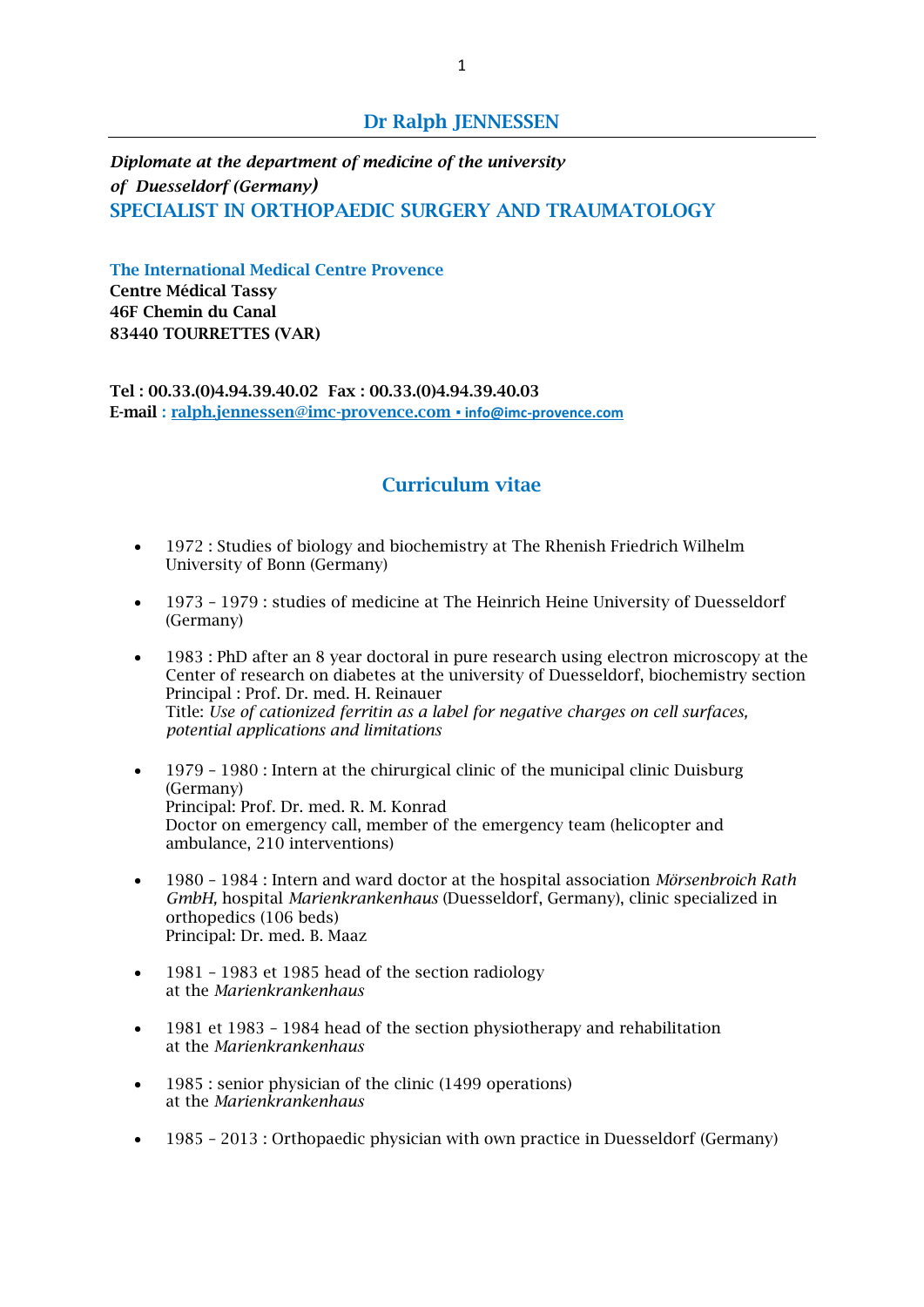# **Additional activities:**

- 1986 -1988 : Member of a group of experts in the conception of the program *Die deutschen Rückenschulen* for health centers to install special medical therapy programs against back pain
- 1985 2013 : Nominated orthopedic expert for the welfare tribunal at Duesseldorf (Germany) and the welfare district court at Essen (Germany) on the affairs of seriously disabled persons

# **German specializations and German certificates:**

- Acupuncture
- Physical medicine
- Sports medicine
- Chiropractic
- Professional Applied kinesiology (PAK)
- Nutritional medicine

#### **International specializations / Diploma:**

- Osteopath DAAO (D.O. DAAO), Philadelphia College of Osteopathic Medicine (PCOM), USA
- EROP Diploma of Osteopathic Medicine™

#### *Courses:*

#### *Strain-Counterstrain:*

 *Michael Kuchera D.O., F.A.A.O., Professor of osteopathic Medicine, Philadelphia College of Osteopathic Medicine, USA Dr. med. Peter Adler-Michaelson, D.O., USA, DAAO* 

#### *Muscle Energie:*

*Alexander S. Nicholas, D.O., F.A.A.O., Professor and Chairman Department of Osteopathic Manipulative Medicine, Philadelphia College of Osteopathic Medicine*

#### *Myofascial Release:*

*Dr. med. Peter Adler-Michaelson, D.O., USA, DAAO*

#### *Cranio-Sacral:*

*Dr. med. Peter Adler-Michaelson, D.O., USA, DAAO Dr. med. Philip Eckardt D.O., DAAO*

#### *Visceral:*

*Dr. med. Peter Adler-Michaelson, D.O., USA, DAAO*

*Lymphatic/LAS: Dr. med. Peter Adler-Michaelson, D.O., USA, DAAO*

*Integration: Dr. med. Peter Adler-Michaelson, D.O., USA, DAAO*

*Osteopathie – HVLA:*